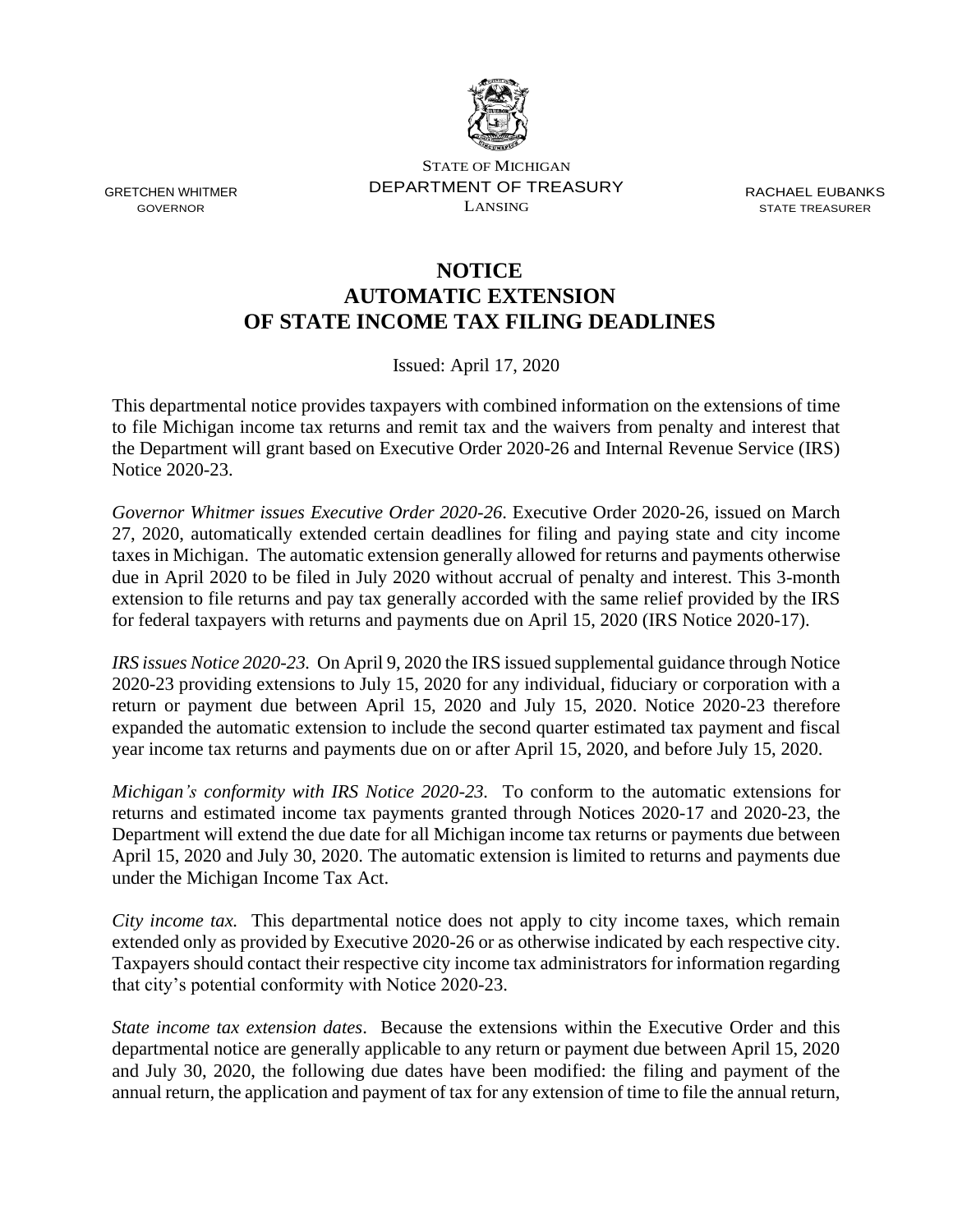and payment of first and second quarter estimated payments. These extensions are automatic there is no need for taxpayers to include any additional information upon the filing of the return or otherwise contact the Department in advance to request an extension.

## **1. Extension of Annual Return Filing and Payment Date for Calendar and Fiscal Filers.**

The due date for the filing of the return and payment of tax based on the due date of the annual return has been automatically extended.

- *State Individuals, Fiduciaries, and Composite Filers* For calendar and fiscal individual, fiduciary, and composite taxpayers that file state returns otherwise due between April 15, 2020 and before July 15, 2020, the return and payment of tax has been automatically extended to July 15, 2020.
- *State Corporate Filers* For calendar and fiscal corporate state income tax filers with returns otherwise due between April 30, 2020 and before July 31, 2020, the return and payment of tax has been automatically extended to July 31, 2020.

## **2. Extension of Date for Application and Payment for Extension Requests**

Individual and corporate taxpayers may generally request an extension of time to file the annual return provided, however, that tax is paid by the due date of the original return. For purposes of paying that tax, the due date of the original return is the filing date of the annual return as established by Executive Order 2020-26 or this departmental notice. A taxpayer requesting an extension of time to file an annual return must therefore file an application and pay any tax with that extension request by the respective annual return filing date in July 2020. The due date of the extended annual return, however, will not be modified by Executive Order 2020-26 or this departmental notice.

The following general rules will apply for most taxpayers seeking an extension of time to file the annual return:

- *Individuals* An individual taxpayer requesting a 6-month extension of time to file a state income tax return must submit that request and pay the appropriate amount of tax by July 15, 2020, but the extended annual return remains due on October 15, 2020.
- *Corporations* A calendar-year corporate taxpayer requesting an 8-month extension of time to file a state corporate income tax return must submit that request and pay the appropriate amount of tax by July 31, 2020, but the extended annual return remains due on December 31, 2020. A fiscal-year corporate taxpayer with an annual return due on June 30, 2020 must submit an extension request and pay the appropriate amount of tax by July 31, 2020, but the extended annual return remains due on February 28, 2021.